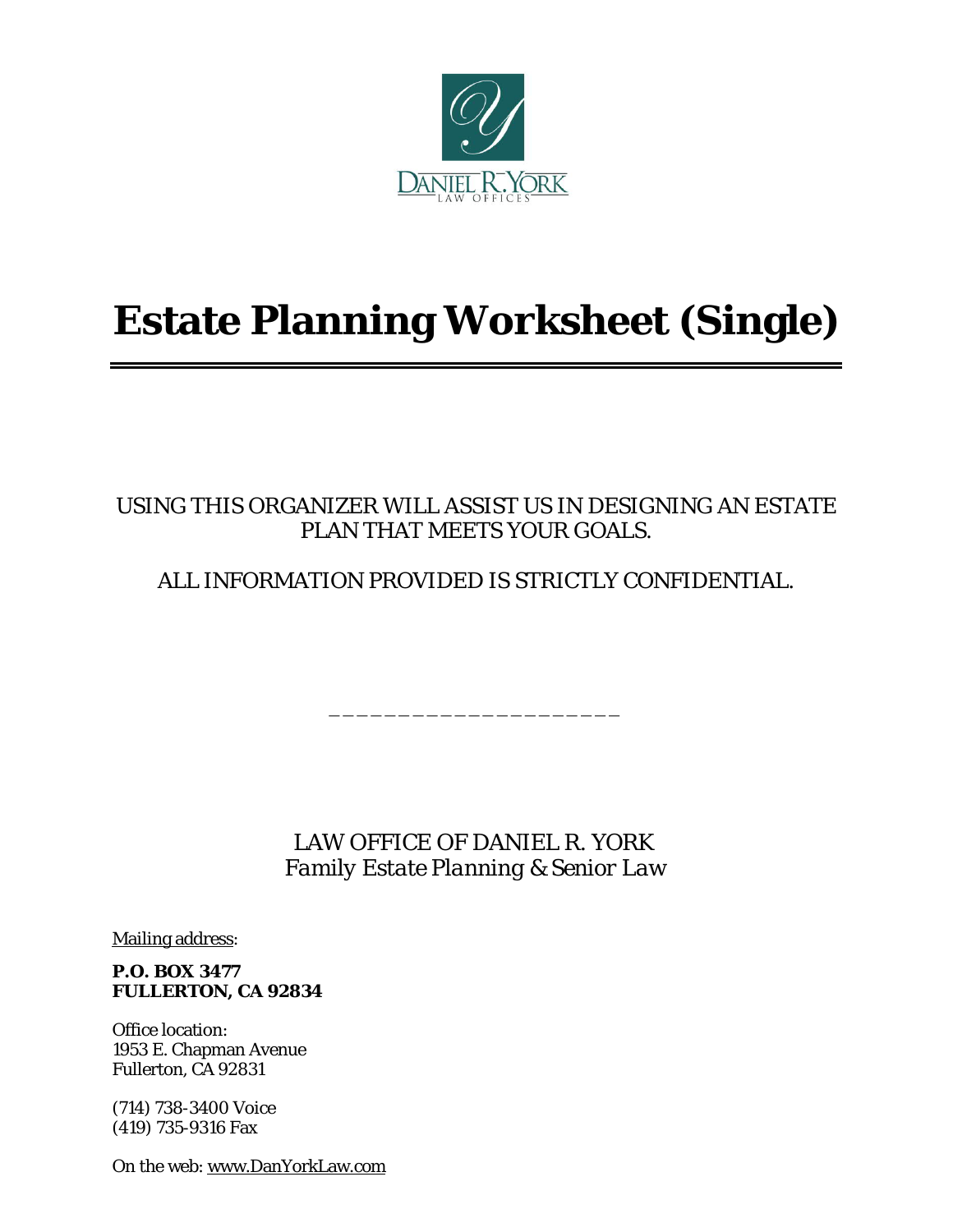

# **THE LAW OFFICE OF DANIEL R. YORK**

# **ESTATE PLANNING WORKSHEET (SINGLE)**

# **PART ONE -** PERSONAL INFORMATION

Fill out this form as completely and accurately as you can. **Please return PART ONE of this form prior to your initial consultation with Mr. York.**

| -<br>ata<br>Date. |  | $\sim$ $\sim$<br>$\sim$<br>$\sim$<br>$\sim$ 10 $\sim$<br>υı<br>-<br>UIILE<br>- -<br>uou<br>$  -$ | Fig. 4 |
|-------------------|--|--------------------------------------------------------------------------------------------------|--------|
|-------------------|--|--------------------------------------------------------------------------------------------------|--------|

#### **A. CLIENT DATA**

| Full Name:     |                                                                                 |             |           |          |  |
|----------------|---------------------------------------------------------------------------------|-------------|-----------|----------|--|
| aka:           |                                                                                 |             |           |          |  |
| Address:       |                                                                                 |             |           |          |  |
| City:          |                                                                                 |             | State:    | Zip:     |  |
| Home Ph#:      |                                                                                 |             | Cell Ph#: |          |  |
| Email:         |                                                                                 |             |           |          |  |
| Date of Birth: |                                                                                 | US Citizen? |           | Veteran? |  |
|                | When does your current ID EXPIRE?:<br>(Driver's License, Senior ID or Passport) |             |           |          |  |

### **B. CONTACT INFO FOR PERSON ASSISTING ME** (OPTIONAL)

| Name:                                                                  |                                             |
|------------------------------------------------------------------------|---------------------------------------------|
| Relationship to me:                                                    |                                             |
| Address:                                                               |                                             |
| City:                                                                  | Zip:<br>State:                              |
| Home Ph#:                                                              | Cell Ph#:                                   |
| Email:                                                                 |                                             |
| <b>B. MARITAL INFORMATION</b><br>Any Previous marriages?<br>Yes<br> No | Widowed<br>Divorced                         |
|                                                                        |                                             |
|                                                                        | Estate Planning Worksheet - Part 1 (Single) |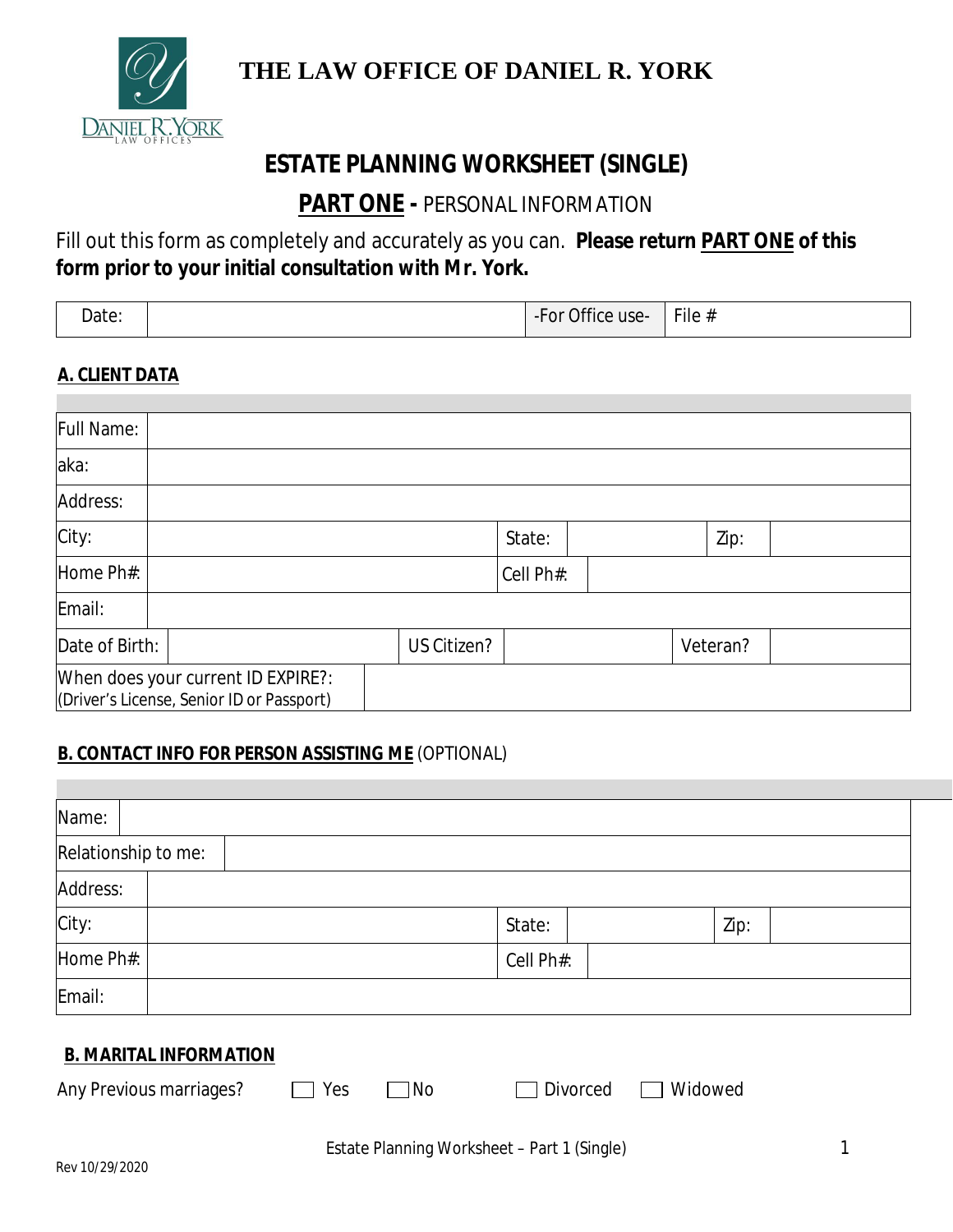#### LAW OFFICE OF DANIEL R. YORK

| C. CHILDREN | (include adult and minor children, as well any who have predeceased you) |
|-------------|--------------------------------------------------------------------------|
|-------------|--------------------------------------------------------------------------|

| Name of Child:                   |               |                | Birth date: | Deceased |
|----------------------------------|---------------|----------------|-------------|----------|
| Relationship to you              | Natural child | Adopted<br>( ) | Stepchild   |          |
| Name of Child:<br>2              |               |                | Birth date: | Deceased |
| Relationship to you:             | Natural child | Adopted        | Stepchild   |          |
| Name of Child:<br>3              |               |                | Birth date: | Deceased |
| Relationship to you:             | Natural child | Adopted        | Stepchild   |          |
| $\overline{4}$<br>Name of Child: |               |                | Birth date: | Deceased |
| Relationship to you:             | Natural child | Adopted        | Stepchild   |          |

\*Please attach a separate page to list additional children

### **D. OTHER IMPORTANT FAMILY OR FRIENDS** *(include only those you may name in your Estate Plan)*

| $\vert$ 1                                  |             |  |
|--------------------------------------------|-------------|--|
| <b>Full Name:</b>                          | Birth date: |  |
| Relationship to you (i.e. friend, cousin): |             |  |
| $\overline{2}$                             |             |  |
| <b>Full Name:</b>                          | Birth date: |  |
| Relationship to you: (i.e. friend, cousin) |             |  |
| $\overline{3}$                             |             |  |
| <b>Full Name:</b>                          | Birth date: |  |
| Relationship to you: (i.e. friend, cousin) |             |  |
|                                            |             |  |

#### **F. FAMILY QUESTIONS**

|                                                                                               | Υρς | N٥ |
|-----------------------------------------------------------------------------------------------|-----|----|
| 1. Are you receiving social security, disability or other governmental benefits?              |     |    |
| Describe:                                                                                     |     |    |
| 2. Are you making payments pursuant to a divorce or property settlement order?                |     |    |
| 3. If ever married, have you and your spouse signed a pre-marriage or post-marriage contract? |     |    |
| 4. Have you ever filed federal or state gift tax returns?                                     |     |    |
| 5. Have you completed a previous will, trust, or other estate planning documents?             |     |    |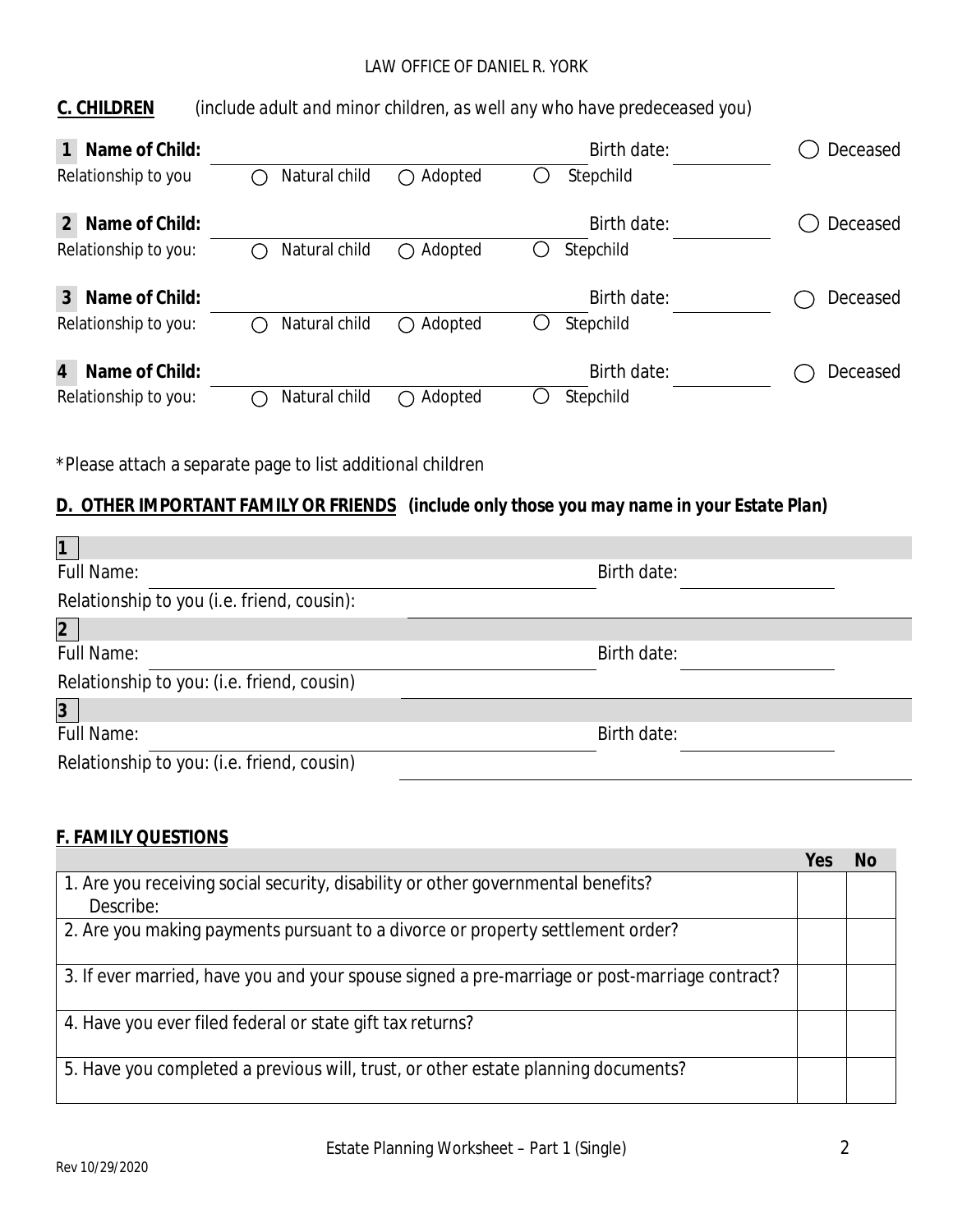| <b>FAMILY QUESTIONS (Continued)</b>                                                                                                                | Yes | <b>No</b> |
|----------------------------------------------------------------------------------------------------------------------------------------------------|-----|-----------|
| 6. Do you support any charitable organizations now that you wish to make provisions for at the<br>time of your death? If so, please explain below. |     |           |
| 7. Are there any other charitable organizations you wish to make provisions for at the time of<br>your death? If so, please explain below.         |     |           |
| 8. Are you currently the beneficiary of anyone else's trust or will? If so, please explain below.                                                  |     |           |
| 9. Do any of your children have special educational, medical or physical needs? (explain below)                                                    |     |           |
| 10. Do any of your children receive governmental support or benefits? (explain below)                                                              |     |           |
| 11. Do you provide primary or other major financial support to adult children or others? If so,<br>please explain below.                           |     |           |
| 12. Do you have any legal issues we should be aware of? If so, please explain below.                                                               |     |           |
| 13. Are there difficult family dynamics that could impact your planning? If so, please explain<br>below.                                           |     |           |

### **ADDITIONAL RELEVANT INFORMATION**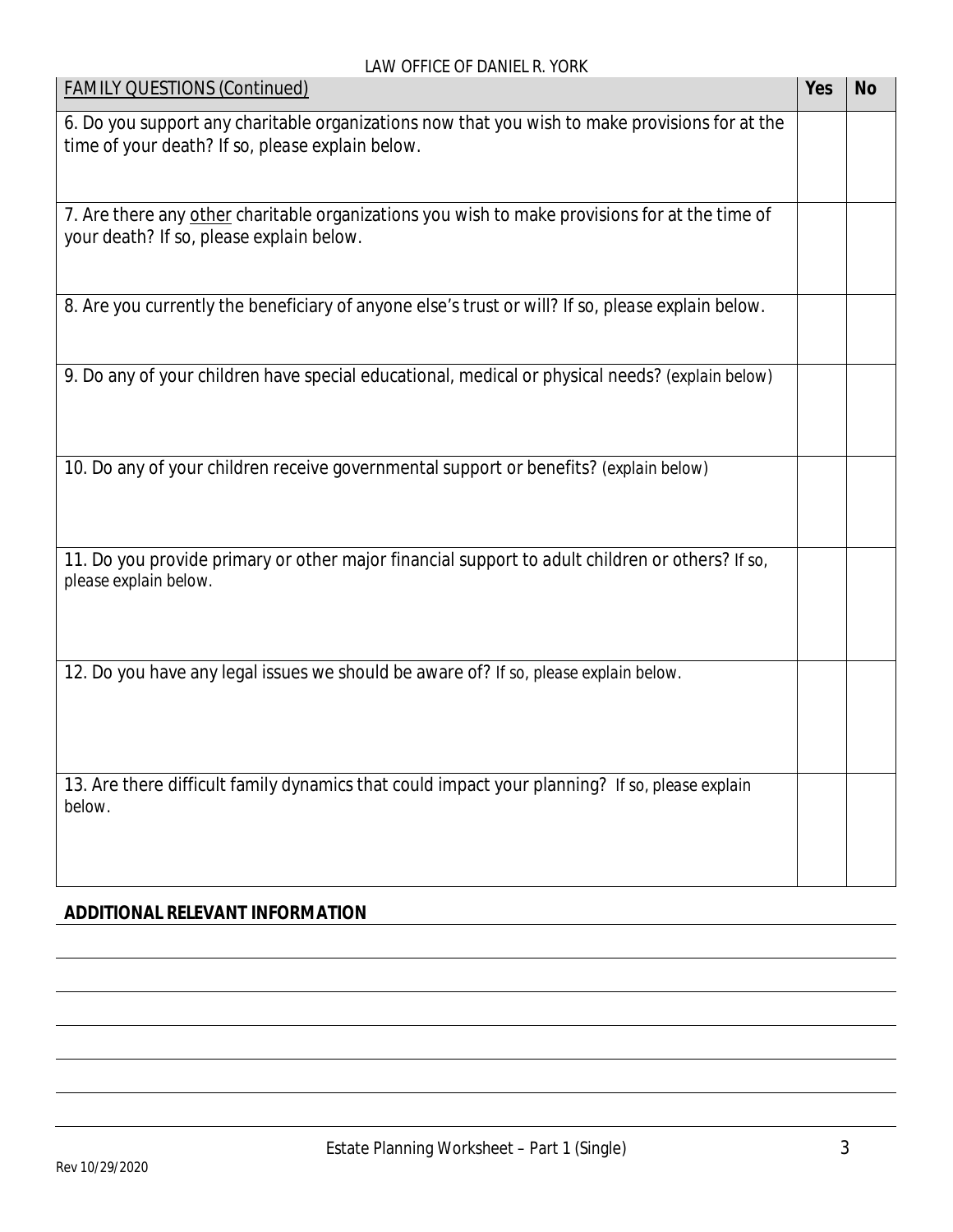### YOUR CONCERNS

| Please rate the following as to how important they are to you:                                                                                                |              |   |   |           |
|---------------------------------------------------------------------------------------------------------------------------------------------------------------|--------------|---|---|-----------|
| $S = SOME$ L=LOW<br>NA= Not Applicable<br>$H = H \cup H$                                                                                                      |              |   |   |           |
|                                                                                                                                                               | $\mathsf{H}$ | S | L | <b>NA</b> |
| Desire to get affairs in order and create a comprehensive plan to manage affairs in<br>case of death or disability.                                           |              |   |   |           |
| Providing for and protecting children.                                                                                                                        |              |   |   |           |
| Providing for and protecting grandchildren.                                                                                                                   |              |   |   |           |
| Disinheriting a family member.                                                                                                                                |              |   |   |           |
| Providing for charities at the time of death.                                                                                                                 |              |   |   |           |
| Plan for the transfer and survival of a family business.                                                                                                      |              |   |   |           |
| Avoiding or reducing your estate taxes.                                                                                                                       |              |   |   |           |
| Avoiding probate.                                                                                                                                             |              |   |   |           |
| Reduce administration costs at time of your death.                                                                                                            |              |   |   |           |
| Avoiding a conservatorship ("living probate") in case of a disability.                                                                                        |              |   |   |           |
| Avoiding will contests or other disputes upon death.                                                                                                          |              |   |   |           |
| Protecting assets from lawsuits or creditors.                                                                                                                 |              |   |   |           |
| Preserving the privacy of affairs in case of disability or at time of death from<br>business competitors, predators, dishonest persons and curiosity seekers. |              |   |   |           |
| Plan for a child with disabilities or special needs, such as medical or learning<br>disabilities.                                                             |              |   |   |           |
| Protecting children's inheritance from the possibility of failed marriages.                                                                                   |              |   |   |           |
| Protect children's inheritance in the event of a surviving spouse's remarriage.                                                                               |              |   |   |           |
| Provide that your death shall not be unnecessarily prolonged by artificial means or<br>measures.                                                              |              |   |   |           |
| Advance planning for Medi-Cal long-term care.                                                                                                                 |              |   |   |           |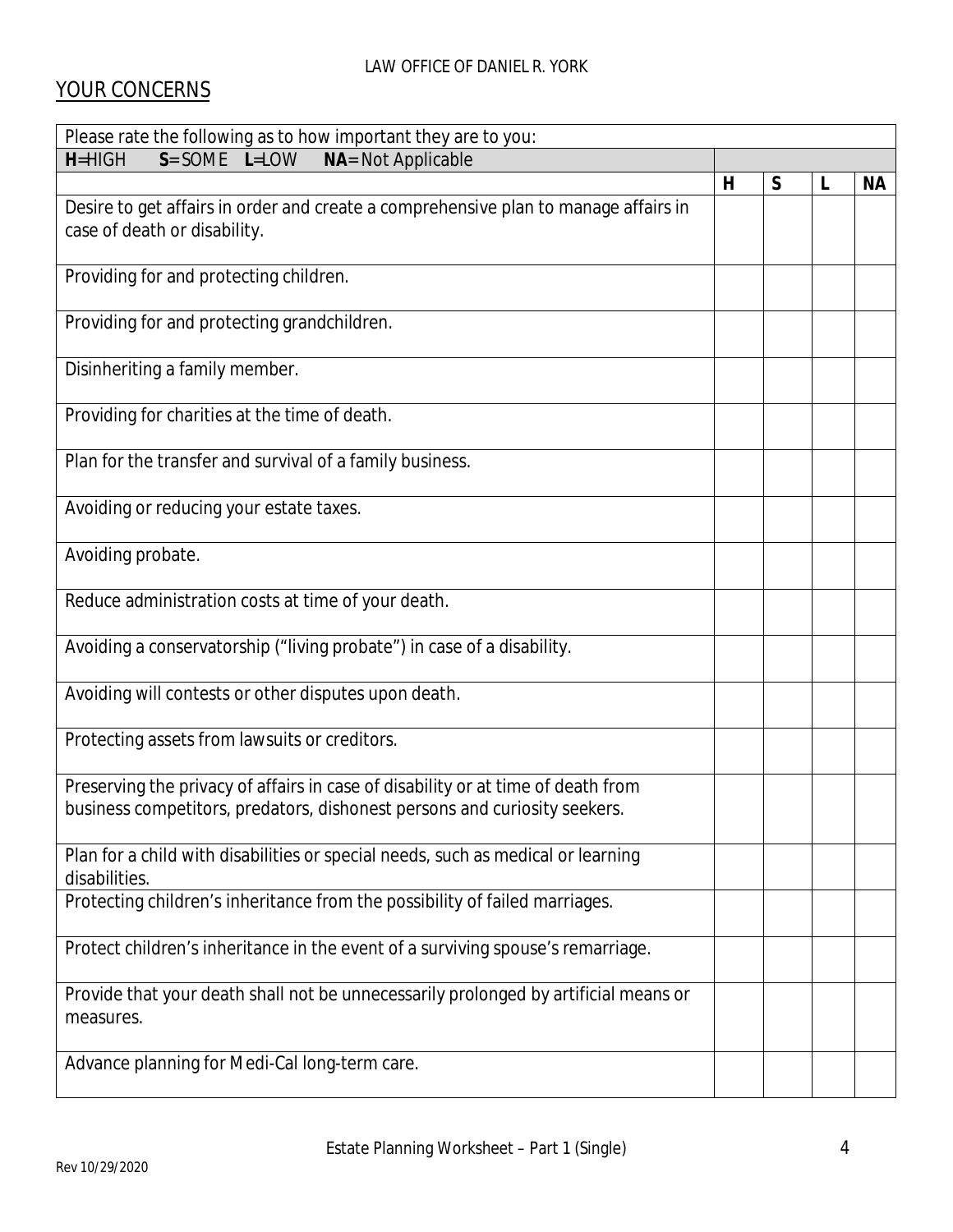#### LAW OFFICE OF DANIEL R. YORK

# SUMMARY OF ASSETS

| <b>ASSETS</b>                 | Approximate Value |
|-------------------------------|-------------------|
| <b>REAL ESTATE</b>            |                   |
| CASH AND BANK ACCOUNTS        |                   |
| <b>SECURITIES</b>             |                   |
| RETIREMENT ACCOUNTS           |                   |
| LIFE INSURANCE                |                   |
| PERSONAL PROPERTY             |                   |
| <b>VEHICLES/BOAT/RV</b>       |                   |
| <b>BUSINESS INTERESTS</b>     |                   |
| MONEY OWED TO YOU             |                   |
| ANTICIPATED INHERITANCE, Etc. |                   |
| <b>OTHER ASSETS</b>           |                   |
|                               |                   |
| Total:                        | \$                |

Additional Information you want us to know: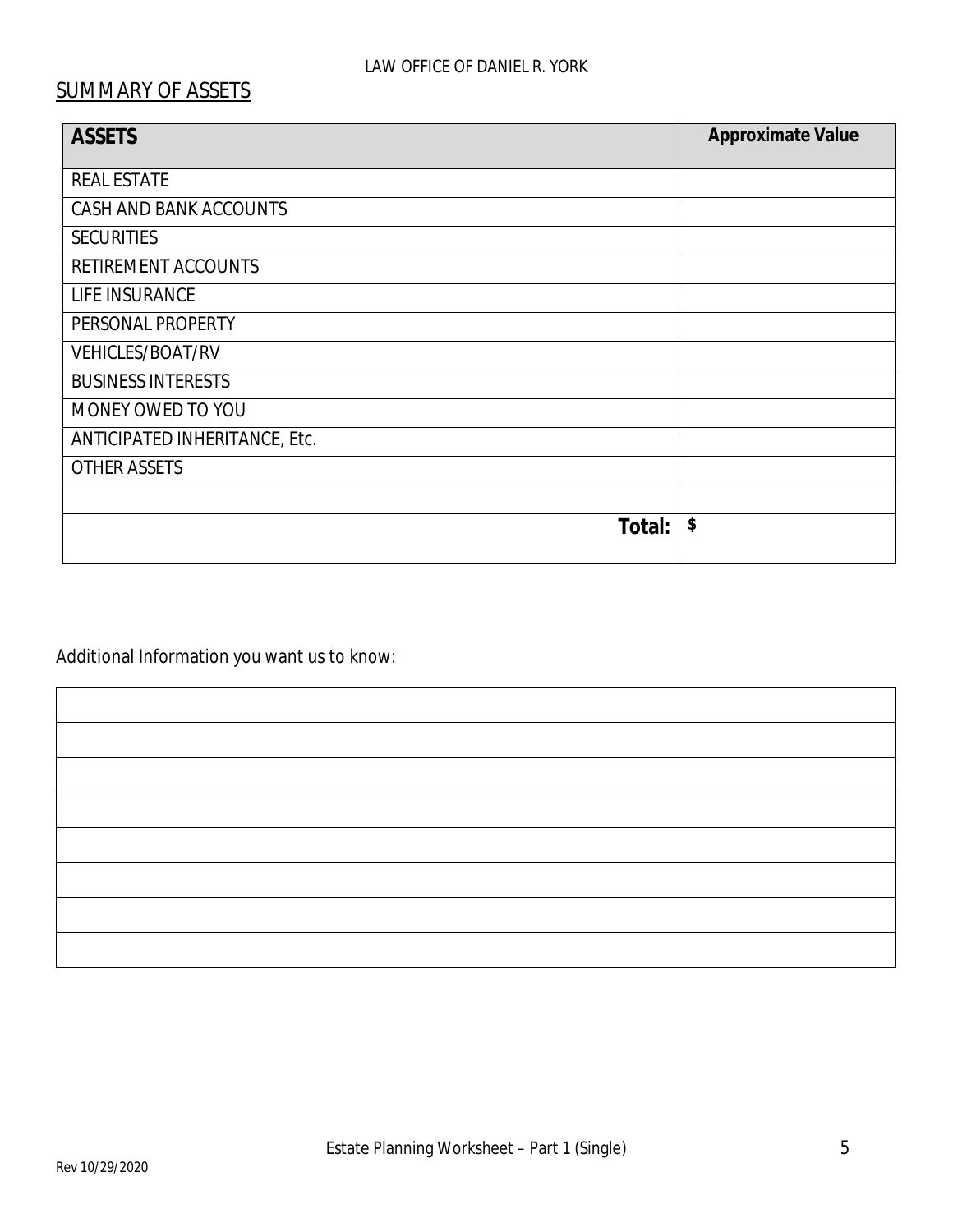# LAW OFFICE OF DANIEL R. YORK **ESTATE PLANNING WORKSHEET (SINGLE) PART TWO -** ASSETS AND RESOURCES

| - - - -<br>warne. | -<br>Date: |  |
|-------------------|------------|--|
|                   |            |  |

### **A. REAL ESTATE (***any interest in real estate including family residence, vacation home, vacant land, etc.)*

| Description (Location)               | How Title Held                               | Market Value | Loan Balance |
|--------------------------------------|----------------------------------------------|--------------|--------------|
| (sample) 555 any street, city, state | Joint tenancy-self and<br>daughter Ann Jones | \$xxx,xxx    | xx, x        |
|                                      |                                              | \$           | \$           |
|                                      |                                              |              |              |
|                                      |                                              |              |              |
|                                      |                                              | \$           | \$           |
|                                      |                                              |              |              |
|                                      |                                              | \$           | \$           |
|                                      |                                              |              |              |
|                                      | TOTAL                                        |              |              |

#### **B. PERSONAL PROPERTY (include valuable artwork, collections, jewelry, etc.)**

| Description                                  | Owner        | <b>Market Value</b> |
|----------------------------------------------|--------------|---------------------|
| (sample) Art Collection                      | Self         | $x,$ xxx.           |
| Misc Furniture and Household Effects (Total) |              | \$                  |
|                                              |              | \$                  |
|                                              |              | ጥ<br>Ф              |
|                                              |              | \$                  |
|                                              | <b>TOTAL</b> |                     |

#### **C. VEHICLES/BOAT/RV**

| Description                 | How Title Held | <b>Market Value</b> | Loan Balance |
|-----------------------------|----------------|---------------------|--------------|
| (sample) 2008 Toyota Sienna | Self           | x, x                | \$x,xxx      |
|                             |                | \$                  | \$           |
|                             |                | c<br>Φ              | Œ<br>D       |
|                             |                | \$                  | ጥ<br>Φ       |
|                             |                | \$                  | \$           |
|                             |                | <b>TOTAL</b>        |              |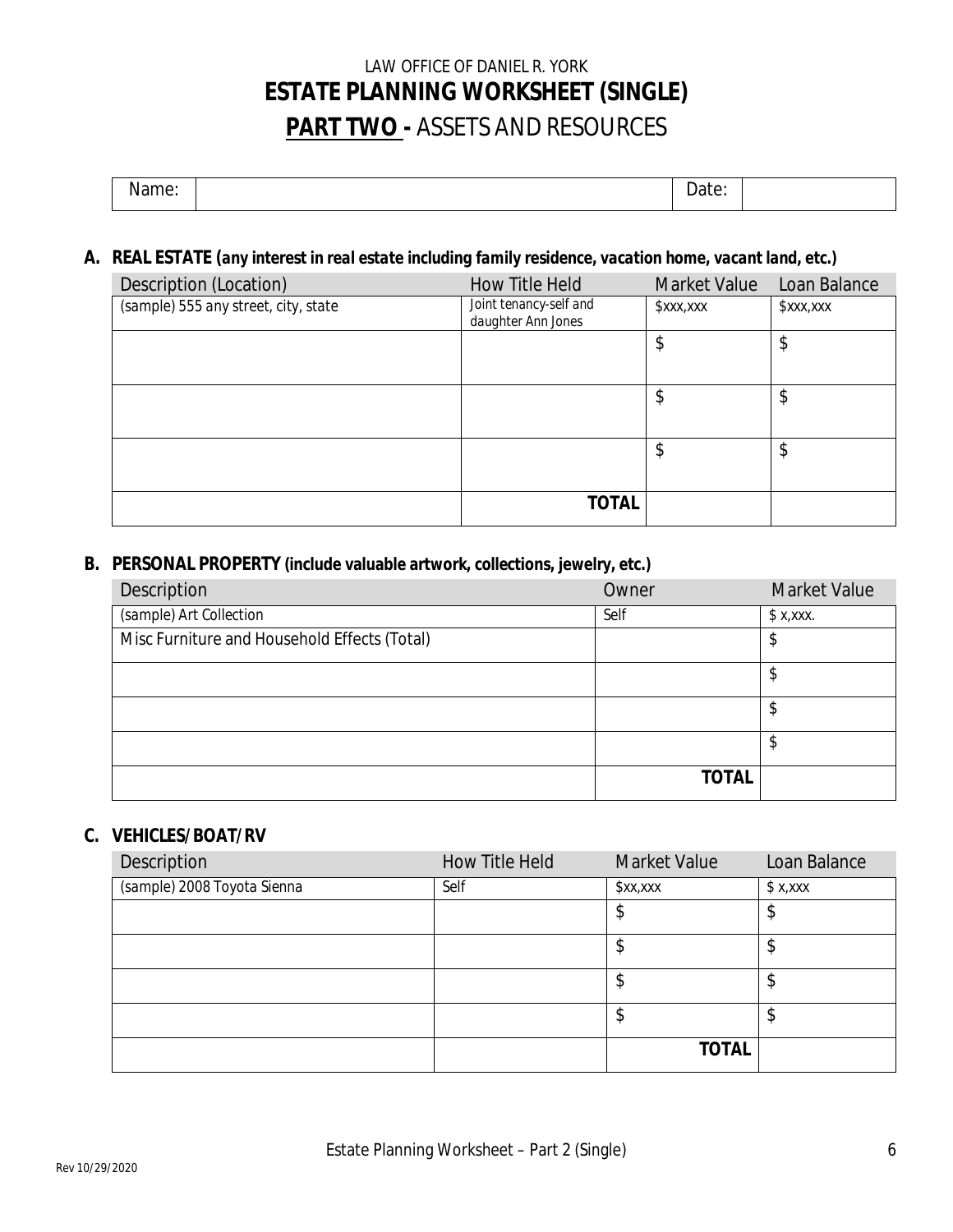### **D. CASH AND BANK ACCOUNTS (CDs, Checking, Savings, Money Market, etc.)**

| Name of Bank      | Account No. | Type of | How Title Held | Balance     |
|-------------------|-------------|---------|----------------|-------------|
|                   |             | Account |                |             |
| (sample) Big Bank | XXX-XXXX    | Savings | Self           | \$xx,xxx.xx |
|                   |             |         |                | \$          |
|                   |             |         |                | \$          |
|                   |             |         |                | \$          |
|                   |             |         |                | \$          |
|                   |             |         | <b>TOTAL</b>   |             |

### **E. SECURITIES (Stocks, Bonds, Marketable Securities, etc.)**

| Name of Company     | Type of Sec. | # Shares/ Value How Title Held |              | <b>Current Value</b> |
|---------------------|--------------|--------------------------------|--------------|----------------------|
| (sample) Acme Corp. | Common       | xx shares                      | Self         | \$xx,xxx.xx          |
|                     |              |                                |              |                      |
|                     |              |                                |              |                      |
|                     |              |                                |              |                      |
|                     |              |                                | <b>TOTAL</b> |                      |

### **F. RETIREMENT ACCOUNTS (IRAs, 401K, Annuities, Keoghs, etc.)**

| Name of Institution | Account No. | Owner | Beneficiary  | <b>Current Value</b> |
|---------------------|-------------|-------|--------------|----------------------|
| (sample) Big Broker | XXX-XXXX    | Self  |              | x, x, x              |
|                     |             |       |              | \$                   |
|                     |             |       |              | \$                   |
|                     |             |       |              | \$                   |
|                     |             |       |              | \$                   |
|                     |             |       | <b>TOTAL</b> |                      |

### **G. LIFE INSURANCE (Whole Life, Term, etc.)**

| Name of Institution              | Account No. | Owner | Beneficiary      | <b>Current Value</b> |
|----------------------------------|-------------|-------|------------------|----------------------|
| (sample) Prudential Life Ins. Co | XXX-XXXX    | Self  | Son and Daughter | \$xx,xxx.xx          |
|                                  |             |       |                  | ₽                    |
|                                  |             |       |                  | Ψ                    |
|                                  |             |       |                  | Ψ                    |
|                                  |             |       | <b>TOTAL</b>     |                      |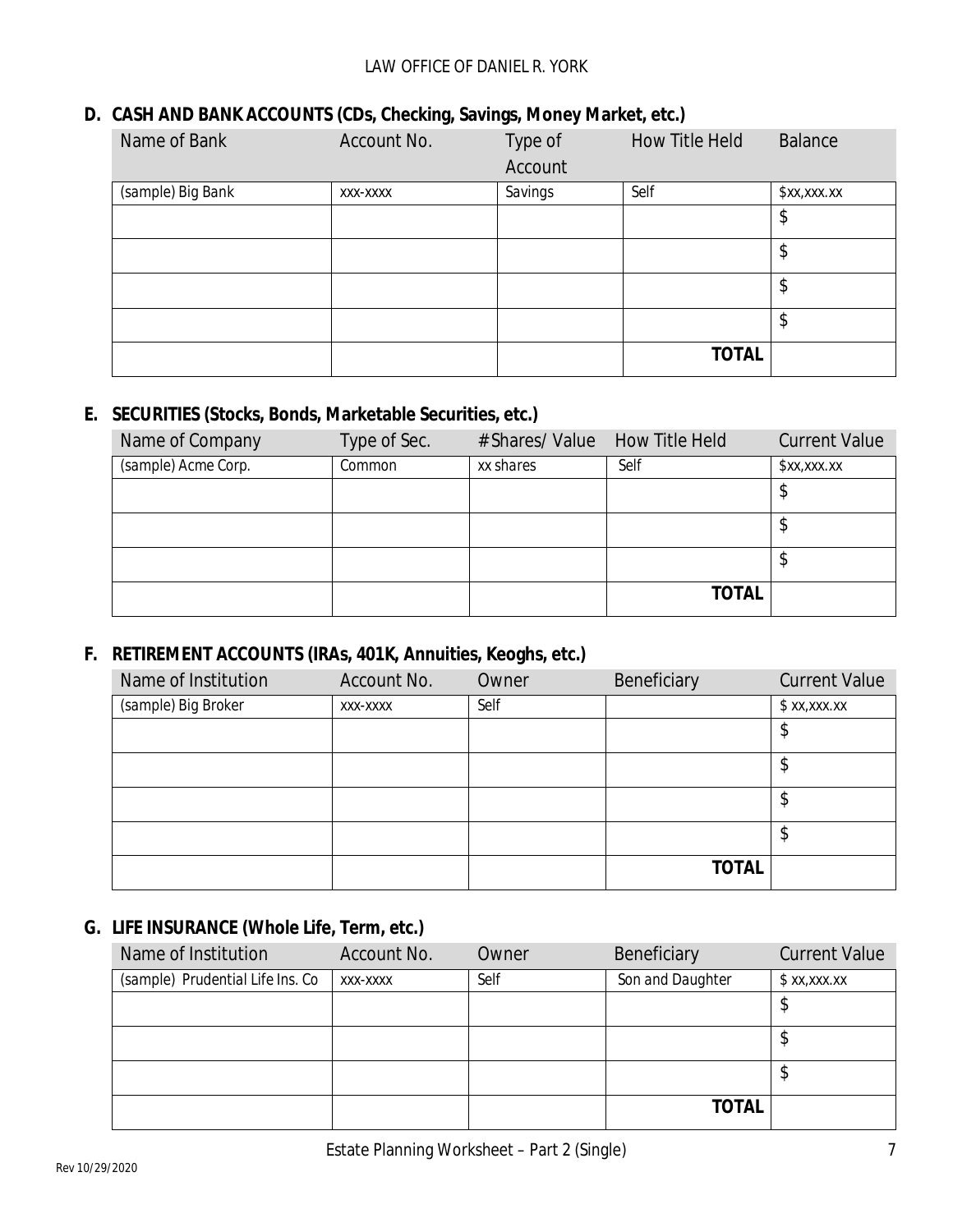#### LAW OFFICE OF DANIEL R. YORK

#### **H. LONG TERM CARE INSURANCE**

| Name of Institution      | Account No. | Owner        | <b>Current Value</b> |
|--------------------------|-------------|--------------|----------------------|
| (sample) Capital Ins. Co | XXX-XXXX    | Self         | \$XX,XXX,XX          |
|                          |             |              |                      |
|                          |             |              |                      |
|                          |             | <b>TOTAL</b> |                      |

**I. BUSINESS INTERESTS** *(General and Limited Partnerships, sole proprietorships, LLC, privately - owned corporations, oil interests, farm and ranch interests.)*

| Description of Interests | Who has the interest Your ownership |     | Est. Value |
|--------------------------|-------------------------------------|-----|------------|
| (sample) Acme            | Self                                | 50% | \$xxx,xxx  |
|                          |                                     |     |            |
|                          |                                     |     |            |

#### **J. MONEY OWED TO YOU**

| Name of Debtor | Date of Note Maturity Date Owed to | <b>Balance</b> |
|----------------|------------------------------------|----------------|
|                |                                    |                |
|                |                                    |                |

**K. ANTICIPATED INHERITANCE, GIFT, OR LAWSUIT JUDGMENT** *(Gifts or inheritances that you expect to receive at some time in the future; or moneys that you anticipate receiving through a judgment in a lawsuit.)*

| Description | Est. Value |
|-------------|------------|
|             |            |
|             |            |
|             |            |

#### **OTHER ASSETS**

| Description | Est. Value |
|-------------|------------|
|             | A.         |
|             | ٨IJ        |
|             | ۰IJ        |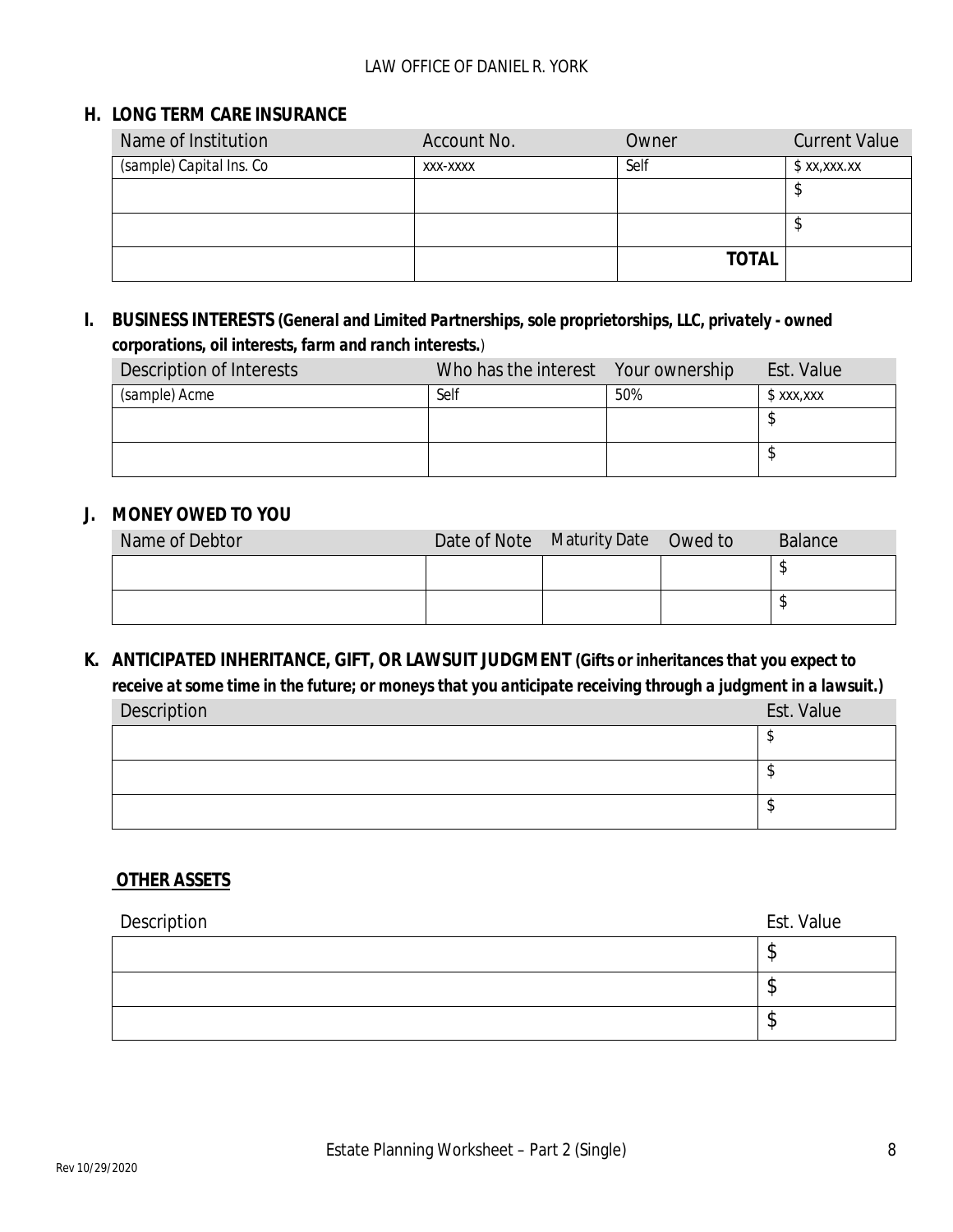# **ESTATE PLANNING WORKSHEET (SINGLE) PART THREE -** ESTATE PLAN DESIGN

NAME: NAME: 2001 - 2002 - 2003 - 2014 - 2014 - 2014 - 2014 - 2014 - 2014 - 2014 - 2014 - 2016 - 2016 - 2016 - 2016 - 2016 - 2016 - 2016 - 2016 - 2016 - 2016 - 2016 - 2017 - 2017 - 2017 - 2017 - 2017 - 2017 - 2017 - 2017 -

## **SELECTING FIDUCIARIES** -Persons to act for you

*Take some time to consider who you will name to take on these important roles. Who will be a good manager of money, who is organized and who would be good at making health care decisions? Think of these positions as manager(s) working for you.*

# **FINANCIAL FUDUCIARIES**

| INITIAL TRUSTEE (The manager of the trust): Usually the Maker (of the trust, (The Trustor)         |  |  |  |
|----------------------------------------------------------------------------------------------------|--|--|--|
| will be the initial trustee. If the Trust Maker is not in good health, you may choose someone else |  |  |  |
| to be the Initial Trustee.                                                                         |  |  |  |
| <b>Initial Trustee</b>                                                                             |  |  |  |
|                                                                                                    |  |  |  |
| Initial Co-Trustee (optional)                                                                      |  |  |  |

# **TRUSTEE SUCCESSION**

| DISABILITY TRUSTEE: If the trustee(s) is(are) unable to serve due to illness, incapacity or |            |  |  |
|---------------------------------------------------------------------------------------------|------------|--|--|
| resignation, who will be the Trustee?                                                       |            |  |  |
| If there are two initial Trustees and one of them is unable to serve due to disability,     | <b>YES</b> |  |  |
| will the remaining initial Trustee serve as Sole Trustee?<br><b>NO</b>                      |            |  |  |
| Then the following will serve one at a time:                                                |            |  |  |
| 1st                                                                                         |            |  |  |
| 2nd                                                                                         |            |  |  |
| 3rd                                                                                         |            |  |  |

| DEATH TRUSTEE: At the death of the current Trustee(s), who will be the Trustee?    |  |  |  |
|------------------------------------------------------------------------------------|--|--|--|
| If there are two initial Trustees and one of them dies, will the remaining initial |  |  |  |
| Trustee serve as Sole Trustee?                                                     |  |  |  |
| Then the following will serve one at a time:                                       |  |  |  |
| 1st:                                                                               |  |  |  |
| 2nd                                                                                |  |  |  |
| 3rd                                                                                |  |  |  |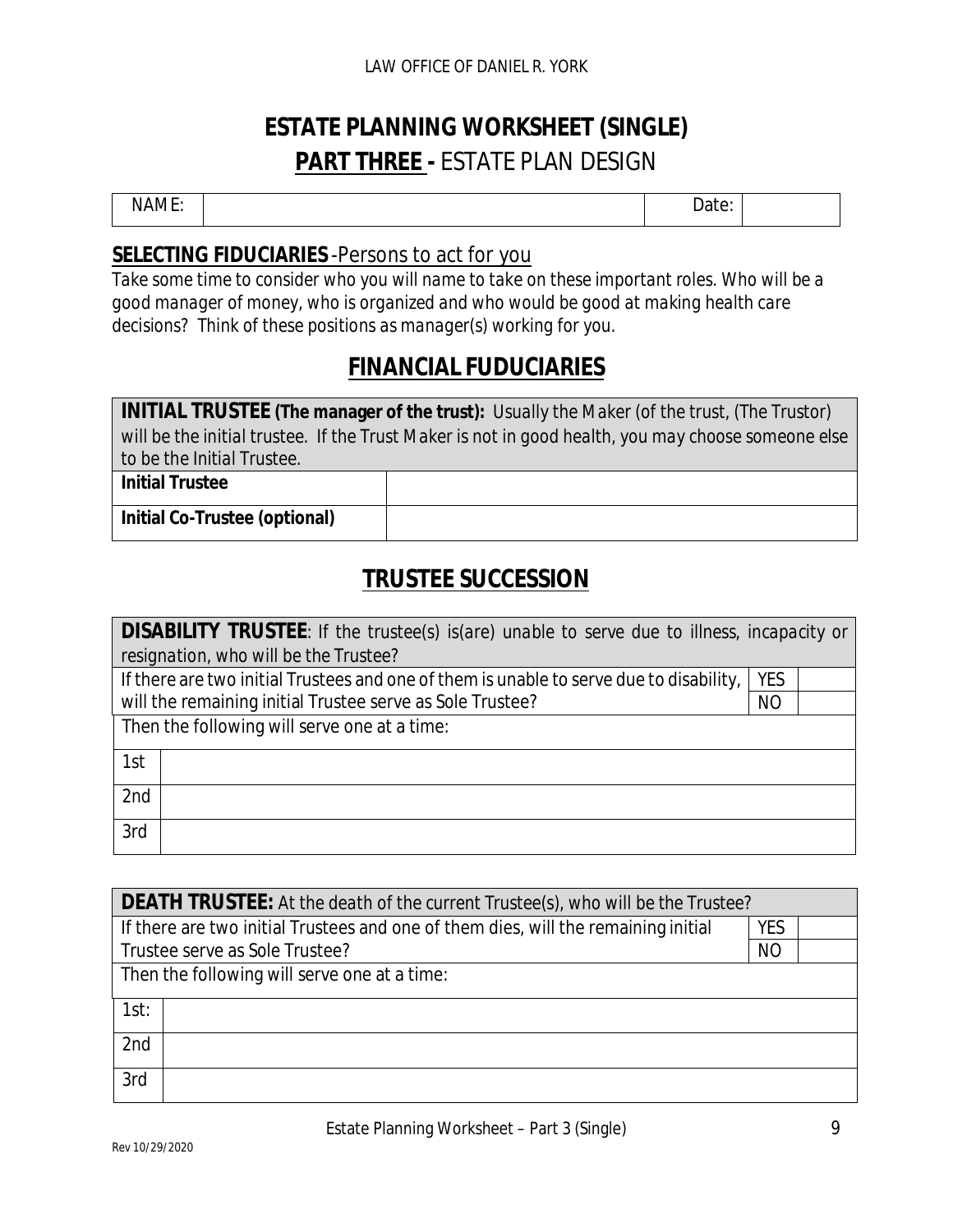|     | EXECUTOR OF YOUR WILL (Personal Representative) Usually follows same order as your |  |  |  |
|-----|------------------------------------------------------------------------------------|--|--|--|
|     | Trustee Succession list above.                                                     |  |  |  |
| 1st |                                                                                    |  |  |  |
| 2nd |                                                                                    |  |  |  |
| 3rd |                                                                                    |  |  |  |

| POWER OF ATTORNEY: If you were unable to make financial decisions for yourself, who       |  |  |  |
|-------------------------------------------------------------------------------------------|--|--|--|
| would you want to make those decisions for you. The Power of Attorney is only valid while |  |  |  |
| you are alive. It is recommended you choose one agent at a time to serve.                 |  |  |  |
| Agent under the Power of Attorney                                                         |  |  |  |
| 1st                                                                                       |  |  |  |
| 2nd                                                                                       |  |  |  |
| 3rd                                                                                       |  |  |  |

| Gifting Powers: Do you want to authorize your Financial Agent to make gifts on your behalf |            |           |  |
|--------------------------------------------------------------------------------------------|------------|-----------|--|
| during any period of time you are incapacitated?                                           |            |           |  |
|                                                                                            | <b>YFS</b> | <b>NO</b> |  |
| For the purpose of Medi-Cal and government benefits and tax planning only.                 |            |           |  |

# **HEALTHCARE**

| HEALTHCARE DIRECTIVE: If you were unable to make your own health care decisions, who |  |  |  |  |
|--------------------------------------------------------------------------------------|--|--|--|--|
| should make decisions for you regarding your medical treatment?                      |  |  |  |  |
| HEALTHCARE AGENTS TO SERVE ONE AT A TIME                                             |  |  |  |  |
| $1^{st}$                                                                             |  |  |  |  |
| 2 <sub>nd</sub>                                                                      |  |  |  |  |
| <b>2rd</b>                                                                           |  |  |  |  |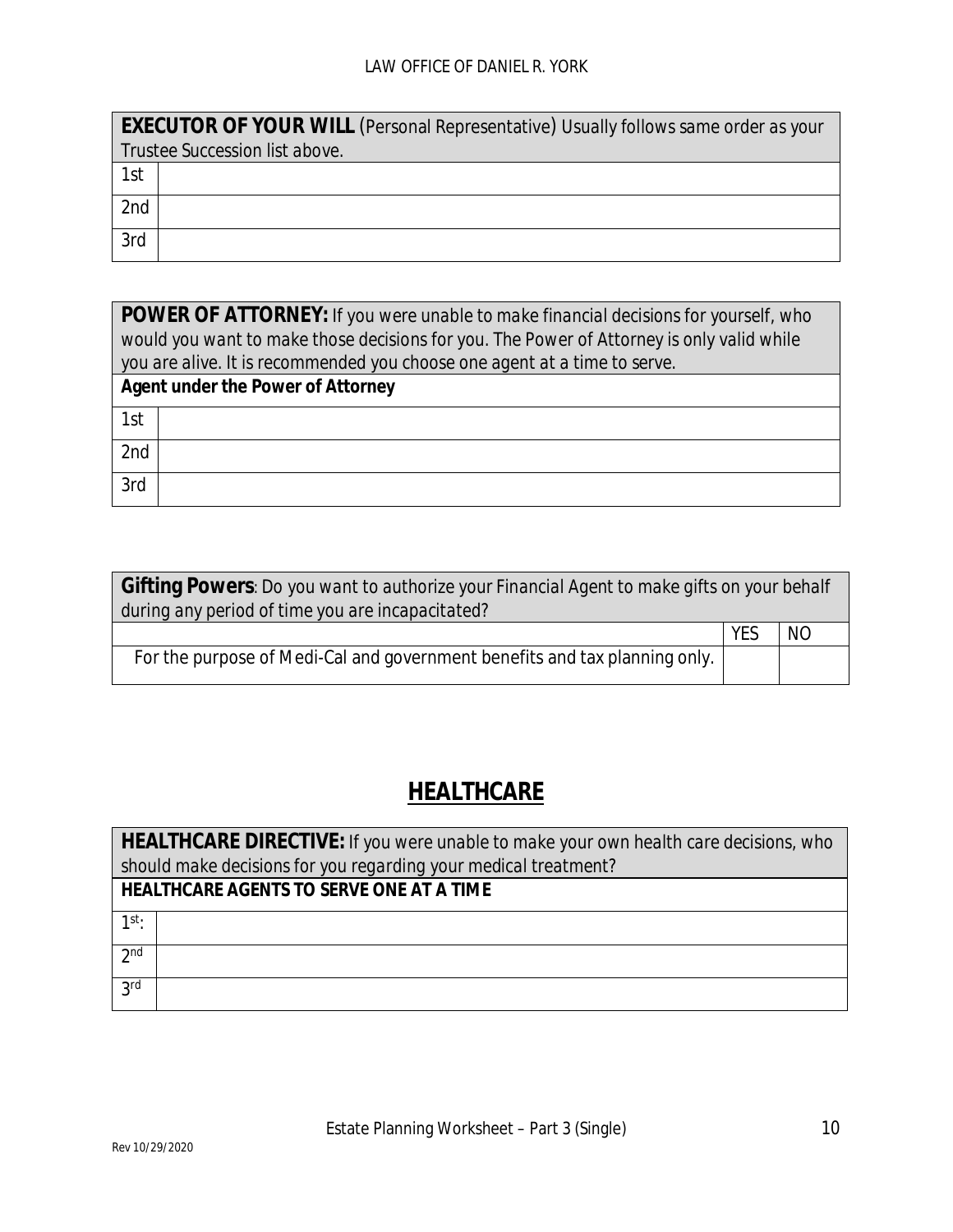| <b>Health Care Directive Instructions:</b>                                          | Yes | Nο |
|-------------------------------------------------------------------------------------|-----|----|
| Do you want to provide that the moment of your death not be unnecessarily           |     |    |
| prolonged by artificial means or measures?                                          |     |    |
|                                                                                     |     |    |
| Do you want to provide that your organs and tissues should be made available for    |     |    |
| transplant purposes?                                                                |     |    |
|                                                                                     |     |    |
| Do you want to authorize your Medical Agent to take whatever steps are necessary to |     |    |
| keep you in a personal residence rather than a nursing home?                        |     |    |
|                                                                                     |     |    |
| Do you want to provide that upon certification by two physicians of need for        |     |    |
| psychological or substance treatment, Agent may arrange for voluntary admission?    |     |    |
|                                                                                     |     |    |
| Do you have any plans for your funeral or remains? (Burial, cremation, etc.)        |     |    |
|                                                                                     |     |    |
|                                                                                     |     |    |

| HIPAA: Healthcare Privacy document. List those persons you would want doctors and<br>hospitals allowed to communicate with about your medical condition. The people listed here<br>are not health care decision makers. |  |  |
|-------------------------------------------------------------------------------------------------------------------------------------------------------------------------------------------------------------------------|--|--|
|                                                                                                                                                                                                                         |  |  |
|                                                                                                                                                                                                                         |  |  |
|                                                                                                                                                                                                                         |  |  |
|                                                                                                                                                                                                                         |  |  |
|                                                                                                                                                                                                                         |  |  |
|                                                                                                                                                                                                                         |  |  |

| I WANT THE FOLLOWING PEOPLE TO BE LISTED AS EMERGENCY CONTACTS: |  |
|-----------------------------------------------------------------|--|
| <b>EMERGENCY CONTACTS</b>                                       |  |
| 1st                                                             |  |
| 2 <sub>nd</sub>                                                 |  |
| 3rd                                                             |  |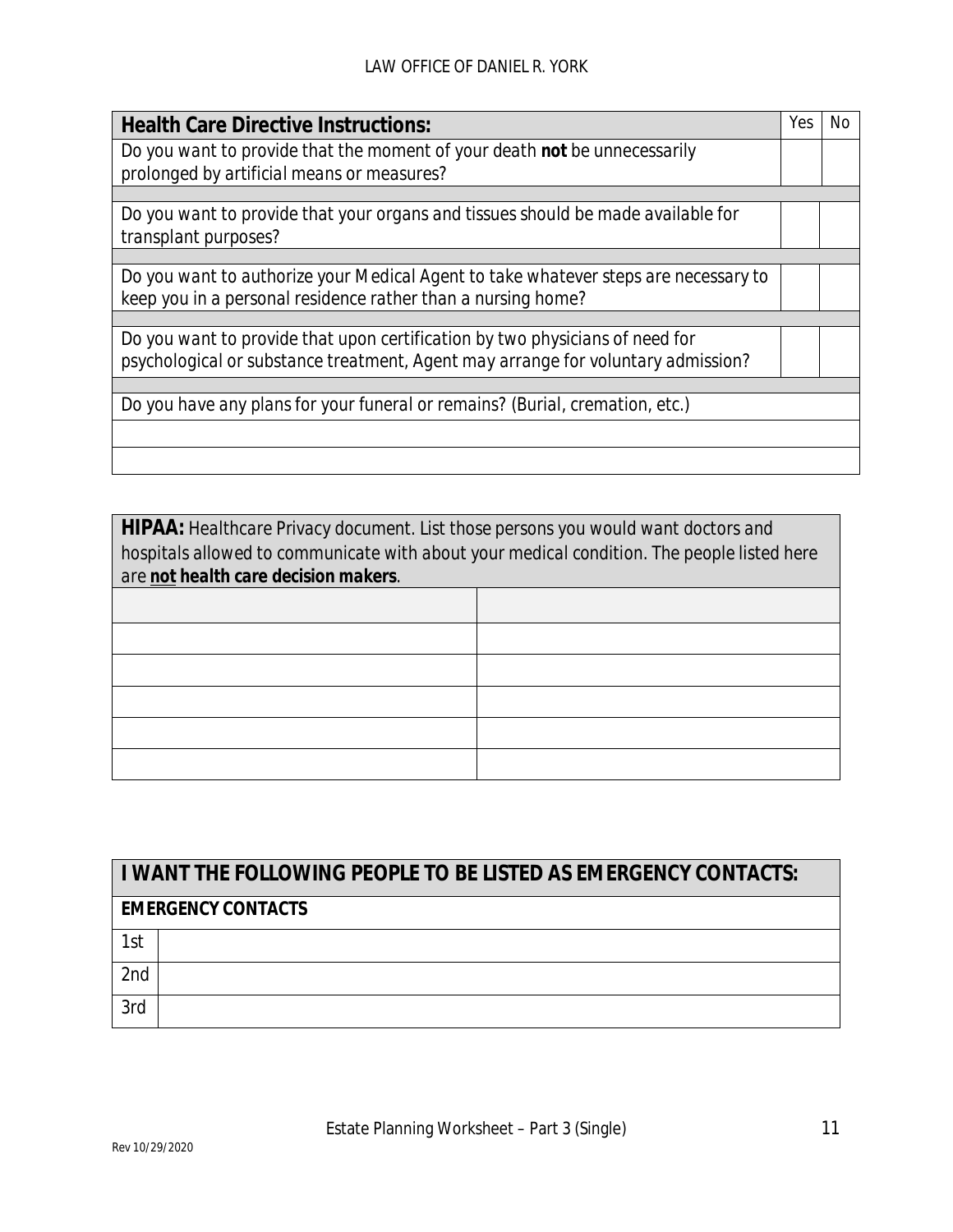| CONTACT INFORMATION FOR ALL FUDUCIARIES LISTED: Please provide full contact            |       |              |  |
|----------------------------------------------------------------------------------------|-------|--------------|--|
| information for all those you have chosen as Trustees, Successor Trustees, Health Care |       |              |  |
| <b>Agents or Emergency Contacts.</b>                                                   |       |              |  |
| <b>LEGAL NAME</b>                                                                      |       | Relationship |  |
| Address                                                                                |       | Work#        |  |
| Home#                                                                                  | Cell# | Email        |  |
|                                                                                        |       |              |  |
| <b>LEGAL NAME</b>                                                                      |       | Relationship |  |
| Address                                                                                |       | Work#        |  |
| Home#                                                                                  | Cell# | Email        |  |
|                                                                                        |       |              |  |
| <b>LEGAL NAME</b>                                                                      |       | Relationship |  |
| Address                                                                                |       | Work#        |  |
| Home#                                                                                  | Cell# | Email        |  |
|                                                                                        |       |              |  |
| <b>LEGAL NAME</b>                                                                      |       | Relationship |  |
| Address                                                                                |       | Work#        |  |
| Home#                                                                                  | Cell# | Email        |  |
|                                                                                        |       |              |  |

# **DISTRIBUTION INSTRUCTIONS**:

How do you want assets in your Trust to be distributed, and to whom and in what percentages?

#### **DISTRIBUTION DURING INCAPACITY:**

*In making distributions during any period of time I am incapacitated, my successor Trustee shall give primary consideration to: (Choose one option)*

My needs and then the needs of others dependent upon me.

My needs and the needs of others equally dependent upon me.

| DISTRIBUTION OF PERSONAL PROPERTY AT DEATH                                           |     |                 |
|--------------------------------------------------------------------------------------|-----|-----------------|
| Do you want to provide that your personal property will be distributed pursuant to a | Yes | No <sub>1</sub> |
| written list you may prepare later? (Any personal property not listed on the         |     |                 |
| memorandum will be distributed under the terms of the trust).                        |     |                 |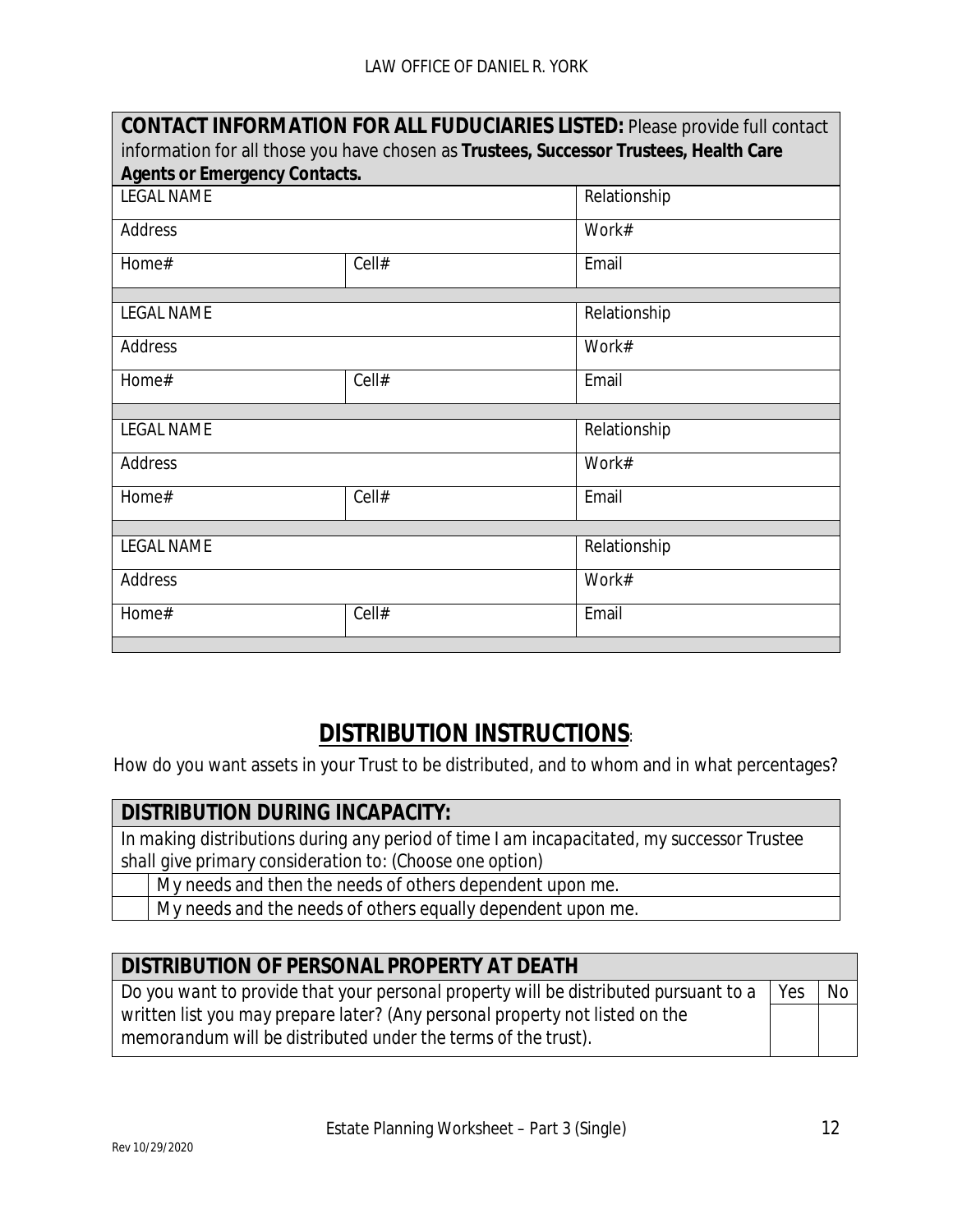| DISTRIBUTION OF SPECIFIC GIFTS: List any specific real estate or cash gifts you wish to |                |  |  |  |
|-----------------------------------------------------------------------------------------|----------------|--|--|--|
| make to either individuals or charities.                                                |                |  |  |  |
| Individual or Charity (Full legal name)                                                 | \$ or property |  |  |  |
| (ex: ACME Charity/Jane Mary Doe)                                                        | (\$5,000)      |  |  |  |
|                                                                                         |                |  |  |  |
|                                                                                         |                |  |  |  |
|                                                                                         |                |  |  |  |

| DIVISION OF BALANCE OF MY PROPERTY UPON MY DEATH                                                                                                                                                                                                                                                                                                                                                                                                                                                                                                                                                                                                                                                                                                                                                                                                             |              |            |  |  |  |
|--------------------------------------------------------------------------------------------------------------------------------------------------------------------------------------------------------------------------------------------------------------------------------------------------------------------------------------------------------------------------------------------------------------------------------------------------------------------------------------------------------------------------------------------------------------------------------------------------------------------------------------------------------------------------------------------------------------------------------------------------------------------------------------------------------------------------------------------------------------|--------------|------------|--|--|--|
| I want the remaining assets to be divided as follows: (mark one choice)                                                                                                                                                                                                                                                                                                                                                                                                                                                                                                                                                                                                                                                                                                                                                                                      |              |            |  |  |  |
| Divide equally between my children and the descendants of any deceased children                                                                                                                                                                                                                                                                                                                                                                                                                                                                                                                                                                                                                                                                                                                                                                              |              |            |  |  |  |
| Divide among the following named individuals and/or charities:                                                                                                                                                                                                                                                                                                                                                                                                                                                                                                                                                                                                                                                                                                                                                                                               |              |            |  |  |  |
| Individual or Charity (Full legal name)                                                                                                                                                                                                                                                                                                                                                                                                                                                                                                                                                                                                                                                                                                                                                                                                                      | Relationship | Percentage |  |  |  |
|                                                                                                                                                                                                                                                                                                                                                                                                                                                                                                                                                                                                                                                                                                                                                                                                                                                              |              | %          |  |  |  |
|                                                                                                                                                                                                                                                                                                                                                                                                                                                                                                                                                                                                                                                                                                                                                                                                                                                              |              | $\%$       |  |  |  |
|                                                                                                                                                                                                                                                                                                                                                                                                                                                                                                                                                                                                                                                                                                                                                                                                                                                              |              | %          |  |  |  |
|                                                                                                                                                                                                                                                                                                                                                                                                                                                                                                                                                                                                                                                                                                                                                                                                                                                              |              | %          |  |  |  |
| HOW AND WHEN TO DISTRIBUTE MY PROPERTY (mark one choice)                                                                                                                                                                                                                                                                                                                                                                                                                                                                                                                                                                                                                                                                                                                                                                                                     |              |            |  |  |  |
| DISTRIBUTE OUTRIGHT TO MY BENEFICIARIES: Provides no protections from creditors,<br>predators and from themselves.<br>STRUCTURED TRUST: You determine how long the property is to remain in trust. During<br>the period of time the property is held in trust it is available to the beneficiary for needs<br>(health, education and maintenance). You may give written instructions to the trustee<br>outlining guidelines to be followed in determining the beneficiary's needs. You may<br>provide for a staggered distribution of principal: i.e. 1/3 at age 30 and balance at age 40.<br>You decide who will manage the property and to carry out your distribution instructions.<br>Does the beneficiary have the right to be a co-trustee and/or choose his or her own co-<br>trustee? You decide how the trust is designed. List your desires below: |              |            |  |  |  |
|                                                                                                                                                                                                                                                                                                                                                                                                                                                                                                                                                                                                                                                                                                                                                                                                                                                              |              |            |  |  |  |